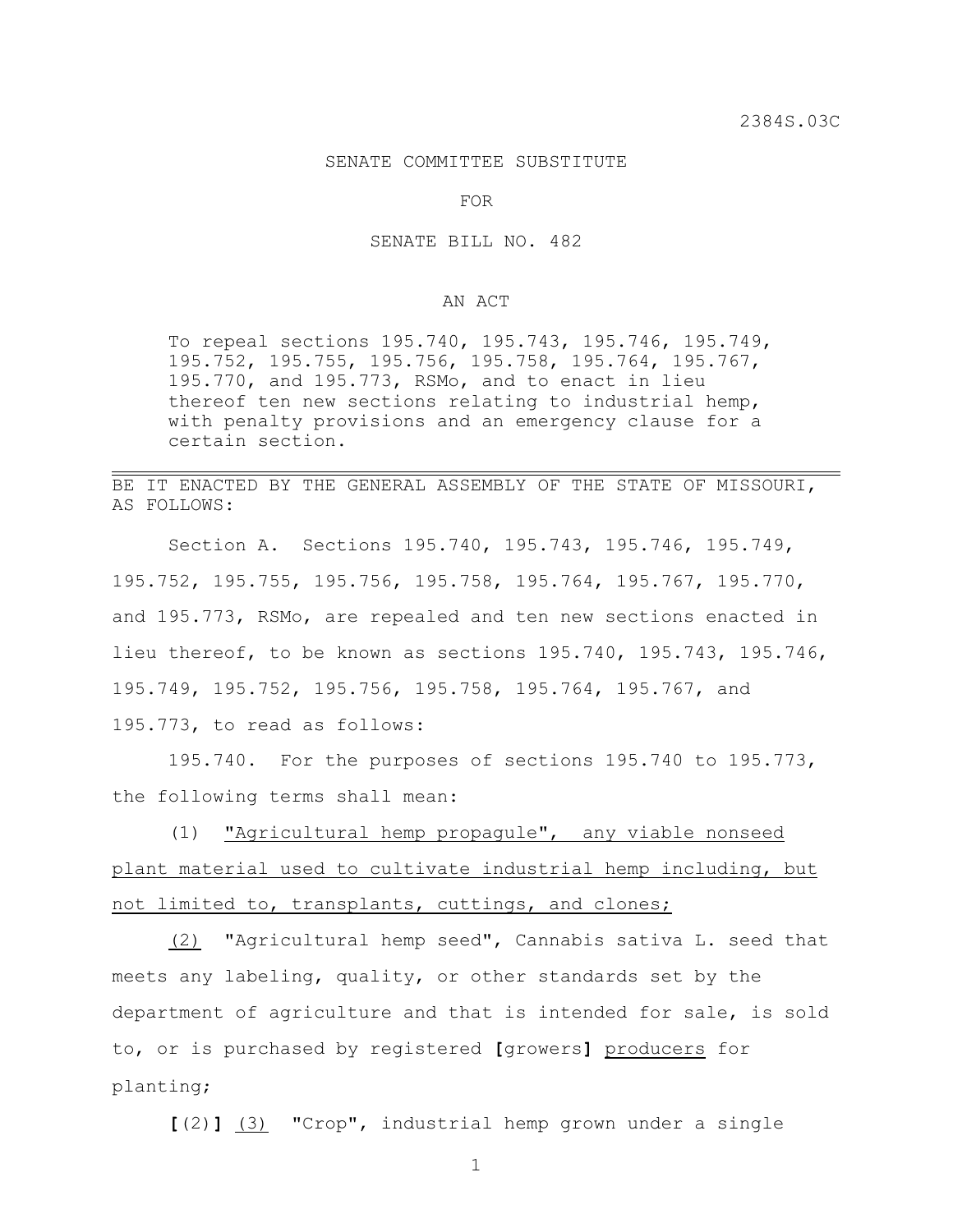registration;

**[**(3)**]** (4) "Department", the Missouri department of agriculture;

**[**(4) "Grain", Cannabis sativa L. seed used to make an industrial hemp commodity or product;**]**

(5) **[**"Grower", a person, joint venture, or cooperative who is a Missouri resident or an entity that is domiciled in this state that produces industrial hemp;

(6) "Handler", a person, joint venture, or cooperative who is a Missouri resident or an entity that is domiciled in this state that receives industrial hemp for processing into commodities, products, feed, or agricultural hemp seed;

(7)**]** "Indoor cultivation facility", any greenhouse or enclosed building or structure capable of continuous cultivation throughout the year that is not a residential building;

(6) "Industrial hemp plant monitoring system", a reporting system that includes, but is not limited to, testing, transfer reports, and data collection maintained by a **[**grower or handler**]** producer or agricultural hemp propagule and seed permit holder and available to the department for purposes of monitoring viable **[**agricultural hemp seed and**]** industrial hemp cultivated as an agricultural product from planting to final **[**packaging**]** sale or transfer as a publicly marketable hemp product;

(7) "Nonviable", plant material or agricultural hemp seed that is not capable of living or growing;

(8) "Produce", the cultivation and harvest of viable industrial hemp;

(9) "Producer", a person who is a Missouri resident, or an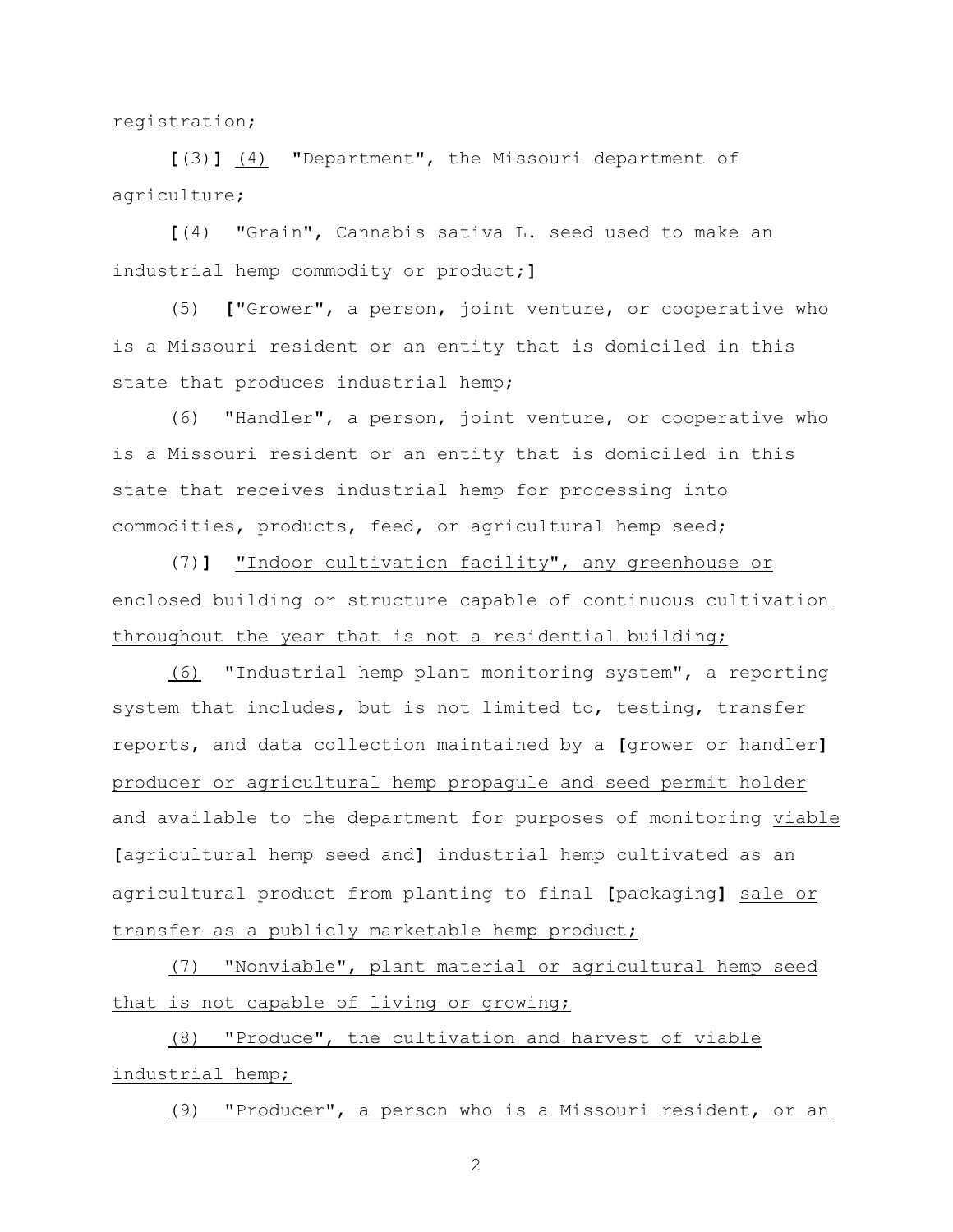entity that is domiciled in this state, who grows or produces viable industrial hemp;

(10) "Publicly marketable product", any nonviable hemp material, including seed, stem, root, leaf, or floral material, that contains no material with a delta-9 tetrahydrocannabinol concentration exceeding three-tenths of one percent on a dry weight basis.

195.743. **[**1. There is hereby created an "Industrial Hemp Agricultural Pilot Program", in accordance with federal law, to be implemented by the department to study the growth, cultivation, processing, feeding, and marketing of industrial hemp.

2.**]** Viable industrial hemp shall be an agricultural product that is subject to regulation by the department, including compliance with an industrial hemp plant monitoring system.

195.746. 1. Any **[**grower or handler**]** producer of industrial hemp shall obtain a registration from the department. **[**Growers and handlers engaged in the production of agricultural hemp seed shall obtain an agricultural hemp seed production permit. An agricultural hemp seed production permit shall authorize a grower or handler to produce and handle agricultural hemp seed for sale to registered industrial hemp growers and handlers. The department shall make information that identifies sellers of agricultural hemp seed available to growers, and any seller**]** Any producer of agricultural hemp **[**seed**]** shall ensure that **[**the**]** all agricultural hemp propagules and agricultural hemp seed **[**complies**]** comply with any standards established by the department.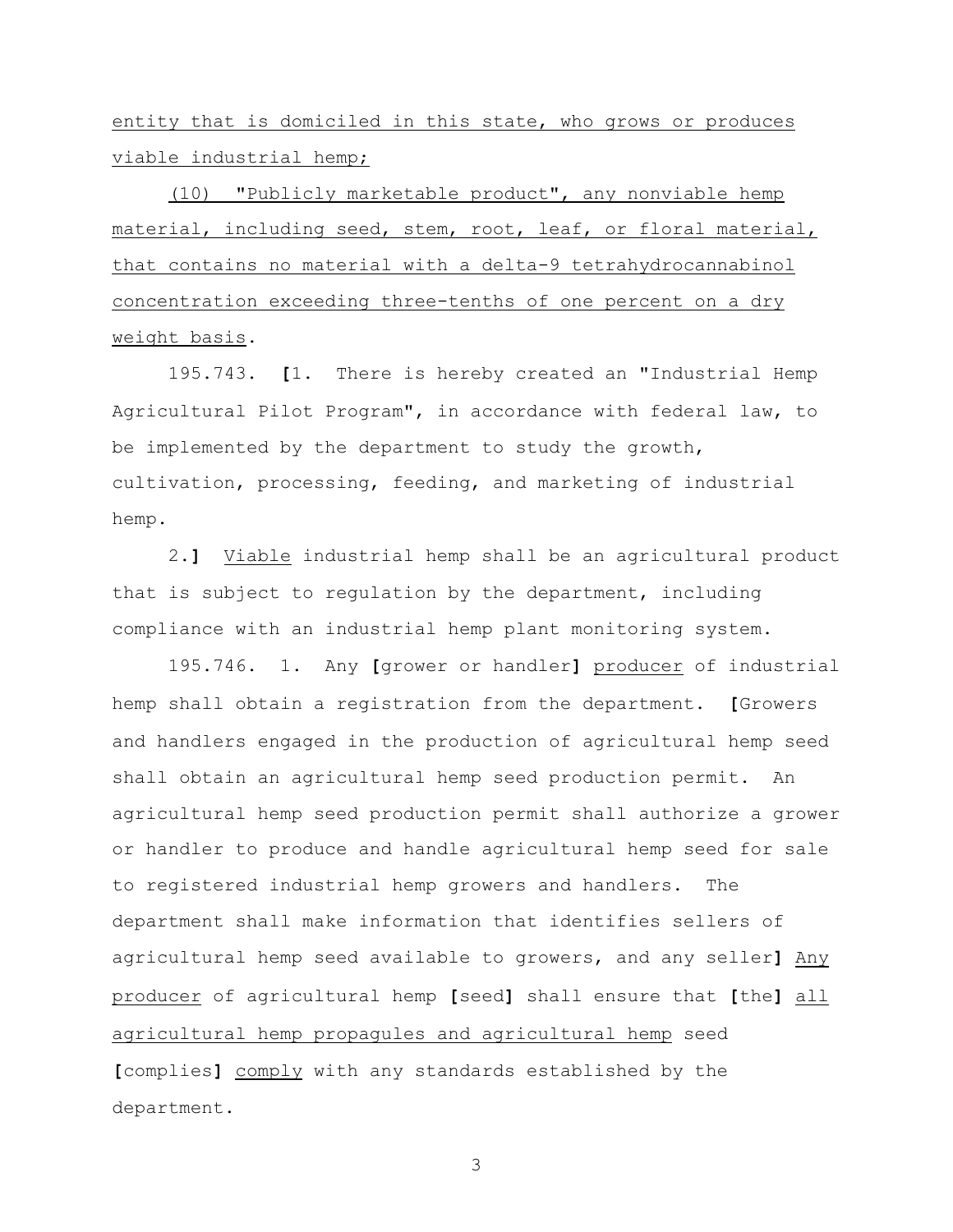2. Any person who sells, distributes, or offers for sale any agricultural hemp propagule or agricultural hemp seed in the state shall obtain an agricultural hemp propagule and seed permit from the department. An agricultural hemp propagule and seed permit shall authorize a permit holder to sell, distribute, or offer for sale agricultural hemp propagules or agricultural hemp seed to registered producers or other permit holders. A permit holder is exempt from requirements in Chapter 266 if he or she only sells, distributes, or offers for sale agricultural hemp propagules or agricultural hemp seed.

3. An application for an industrial hemp registration or agricultural hemp propagule and seed **[**production**]** permit shall include:

(1) The name and address of the applicant;

(2) The name and address of the industrial hemp or agricultural hemp propagule or seed operation;

(3) For any industrial hemp registration, the global positioning system coordinates and legal description for the property used for the industrial hemp **[**or agricultural hemp seed**]** operation;

(4) The application fee, as determined by the department, in an amount sufficient to cover the administration, regulation, and enforcement costs associated with sections 195.740 to 195.773; and

(5) Any other information the department deems necessary.

**[**3.**]** 4. The department shall issue a registration **[**or permit**]** under this section to an applicant who meets the requirements of this section and section 195.749**[**,**]** and who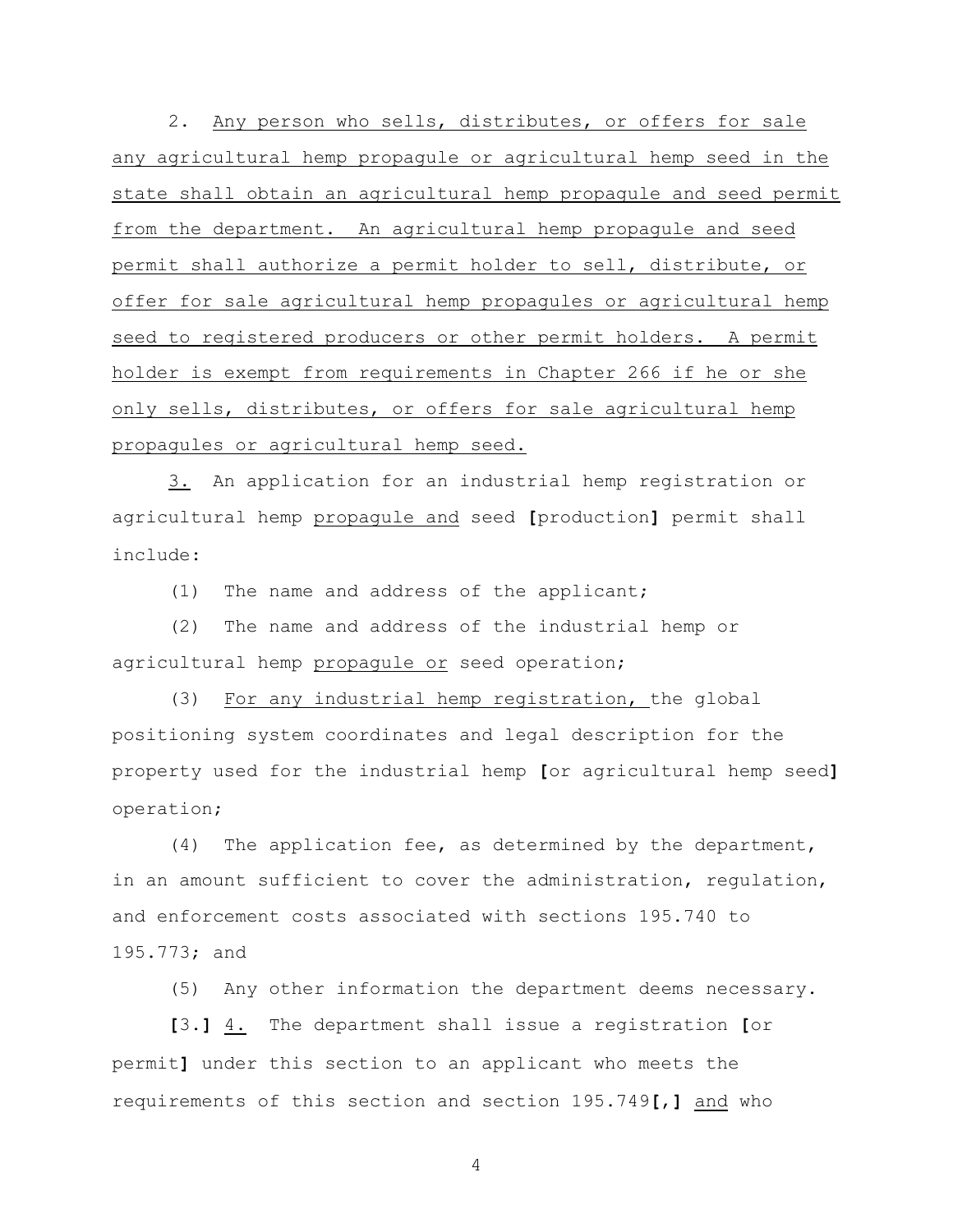satisfactorily completes a state and federal fingerprint criminal history background check under section 43.543**[**, who signs an acknowledgment that industrial hemp is an experimental crop, and who signs a waiver that holds the department harmless in the event a lawsuit occurs or if the growth, cultivation, processing, feeding, or marketing of industrial hemp or seed is later declared illegal under federal law**]**. The department may charge an applicant an additional fee for the cost of the fingerprint criminal history background check in addition to the registration **[**or permit**]** fee. If required by federal law, the department shall require an applicant for an agricultural hemp propagule and seed permit to comply with the fingerprint criminal history background check requirements of this subsection.

**[**4.**]** 5. Upon issuance of a registration or permit, information regarding all **[**registration**]** producers and permit holders shall be forwarded to the Missouri state highway patrol.

**[**5.**]** 6. An industrial hemp registration or agricultural hemp propagule and seed **[**production**]** permit is:

(1) Nontransferable, except such registration or permit may be transferred to a **[**spouse or child**]** person who otherwise meets the requirements of a registrant or **[**permittee**]** permit holder, and the **[**spouse or child**]** person may operate under the existing registration or permit until the registration or permit expires, at which time the renewal shall reflect the change of the registrant or **[**permittee**]** permit holder;

(2) Valid for a three-year term unless revoked by the department; and

(3) Renewable as determined by the department, if the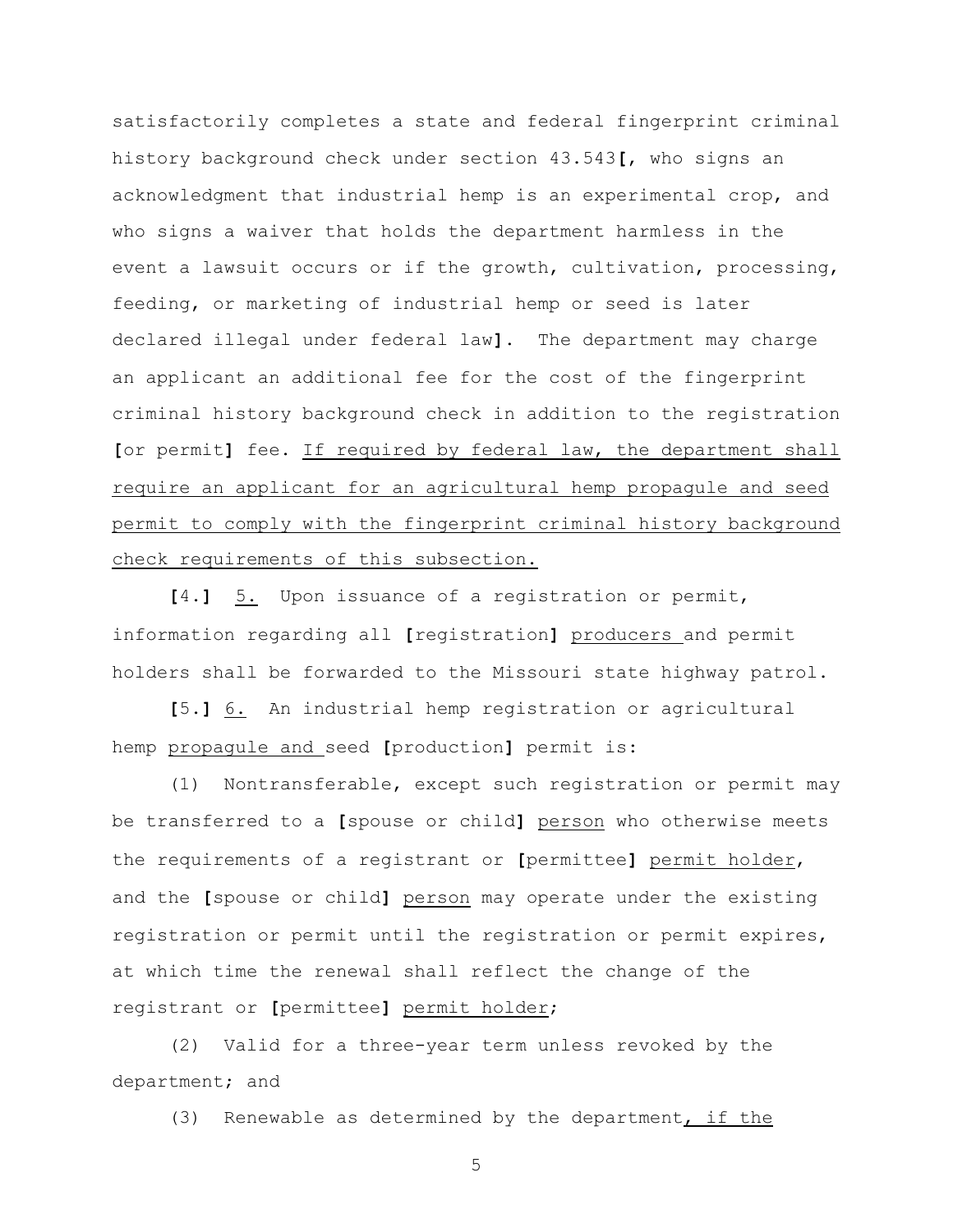registrant or permit holder is found to be in good standing.

7. Each individual parcel of ground or indoor cultivation facility with a separate legal description shall be required to obtain a separate registration unless the parcels are contiguous and owned by the same person of record.

195.749. 1. The department may revoke, refuse to issue, or refuse to renew an industrial hemp registration or agricultural hemp propagule and seed **[**production**]** permit and may impose a civil penalty of not less than **[**two thousand**]** five hundred dollars or more than fifty thousand dollars for violation of:

(1) A registration or permit requirement, term, or condition;

(2) Department rules relating to **[**growing or handling**]** the production of industrial hemp or an agricultural hemp propagule and seed permit;

(3) Any industrial hemp plant monitoring system requirement; or

(4) A final order of the department that is specifically directed to the **[**grower's or handler's**]** producer or permit holder's industrial hemp operations or activities.

2. A registration or permit shall not be issued to a person who in the **[**five**]** ten years immediately preceding the application date has been found guilty of, or pled guilty to, a felony offense under any state or federal law regarding the possession, distribution, manufacturing, cultivation, or use of a controlled substance.

3. The department may revoke, refuse to issue, or refuse to renew an industrial hemp registration or agricultural hemp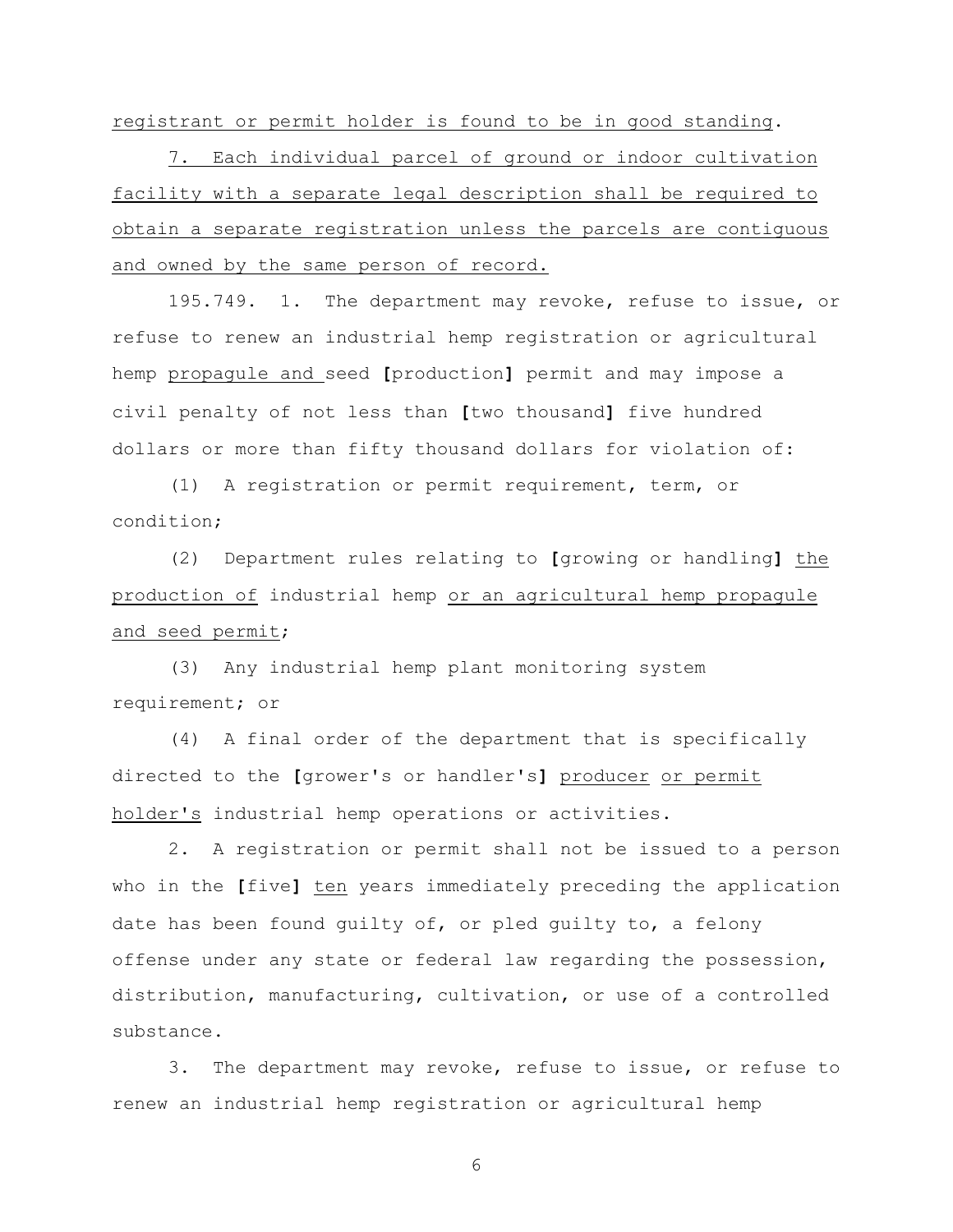propagule and seed **[**production**]** permit for failing to comply with any provision of this chapter, or for a violation of any department rule relating to agricultural operations or activities other than industrial hemp **[**growing or handling**]** production.

**[**4. The department shall refuse to issue an industrial hemp registration or agricultural hemp seed permit to any applicant if approving such registration or permit would authorize the growth or cultivation of industrial hemp or agricultural hemp seed on a plot of land that is less than ten acres or more than forty acres by any single registrant or permittee, or over two thousand acres of land statewide among all registrants or permittees, notwithstanding the twenty-acre limitation for institutions of higher education set forth in section 195.767.**]**

195.752. 1. Any person **[**growing**]** producing industrial hemp who does not have a valid industrial hemp registration issued under section 195.746 **[**shall**]** may be subject to an administrative fine of five hundred dollars and **[**shall**]** may **[**obtain a valid registration to grow industrial hemp within thirty days. If, during the thirty-day period, such person applies for and receives an industrial hemp registration, the amount of the fine imposed under this section shall be refunded in full. If, during the thirty-day period described in this section, such person fails to obtain an industrial hemp registration, the person shall**]** be fined one thousand dollars per day until such person **[**obtains a registration. After thirty days of failing to obtain an industrial hemp registration and an accumulation of administrative fines exceeding thirty days, such person shall destroy**]** destroys the industrial hemp crop. The Missouri state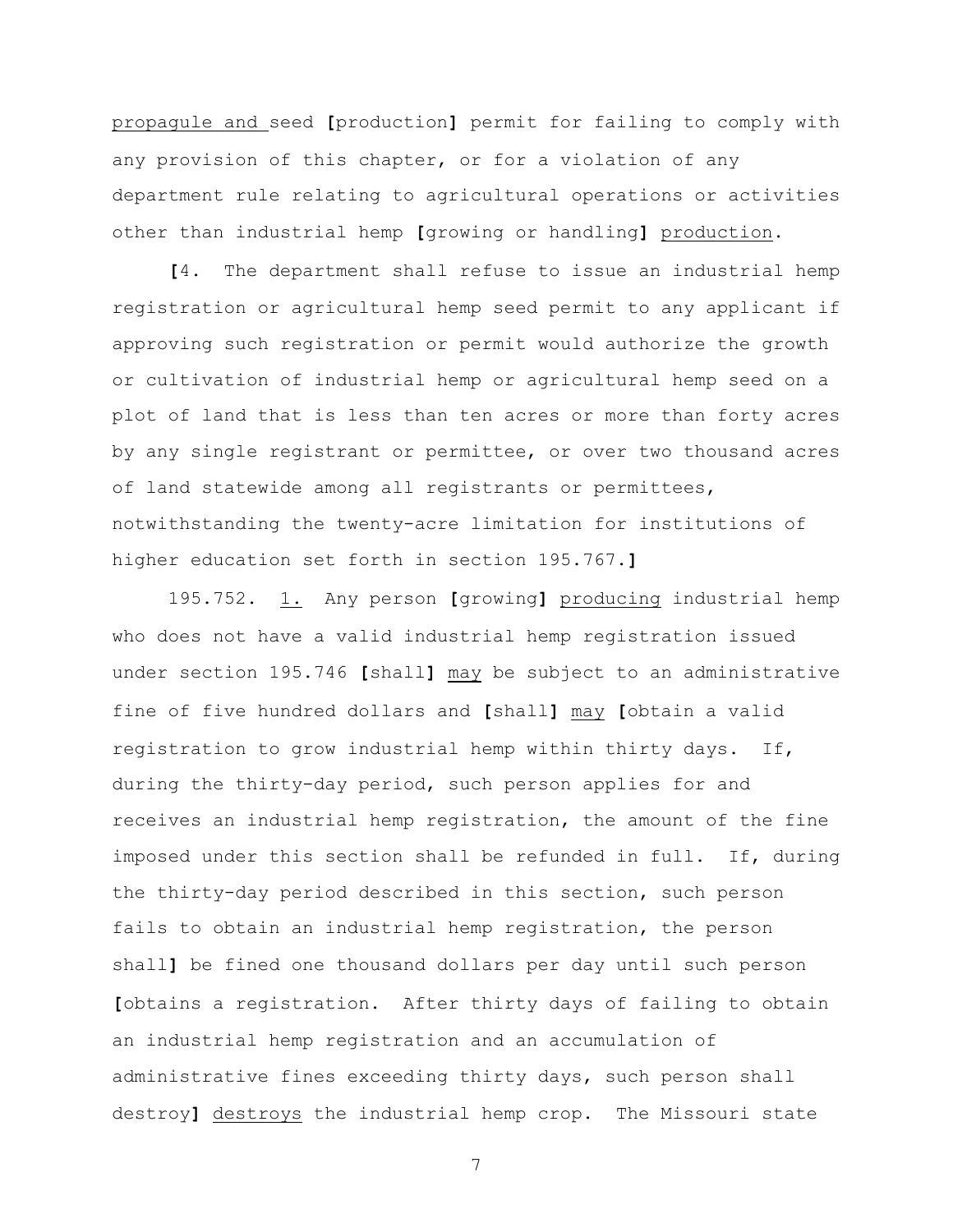highway patrol shall certify such destruction to the department.

2. Any person selling, distributing, or offering for sale any agricultural hemp propagule or agricultural hemp seed in the state who does not have a valid agricultural hemp propagule and seed permit issued under section 195.746 may be subject to an administrative fine of five hundred dollars and may be fined one thousand dollars per day until such person obtains a valid permit.

195.756. Notwithstanding sections 281.050 and 281.101 to the contrary, in the **[**growing and handling**]** production of industrial hemp consistent with sections 195.740 to 195.773, no retailer of pesticides as defined in 7 U.S.C. Section 136, or agricultural chemicals shall be liable for the sale, application, or handling of such products by a producer or applicator in any manner or for any purpose not approved by applicable state and federal agencies. No producer or applicator may use or apply pesticides or agricultural chemicals in the growing or handling of industrial hemp except as approved by state and federal law.

195.758. 1. Every **[**grower or handler**]** producer or permit holder shall be subject to an industrial hemp plant monitoring system and shall keep industrial hemp crop and agricultural hemp propagule and seed records as required by the department. **[**Upon three days' notice,**]** The department may require an inspection or audit during any normal business hours for the purpose of ensuring compliance with:

- (1) Any provision of sections 195.740 to 195.773;
- (2) Department rules and regulations;
- (3) Industrial hemp registration or agricultural hemp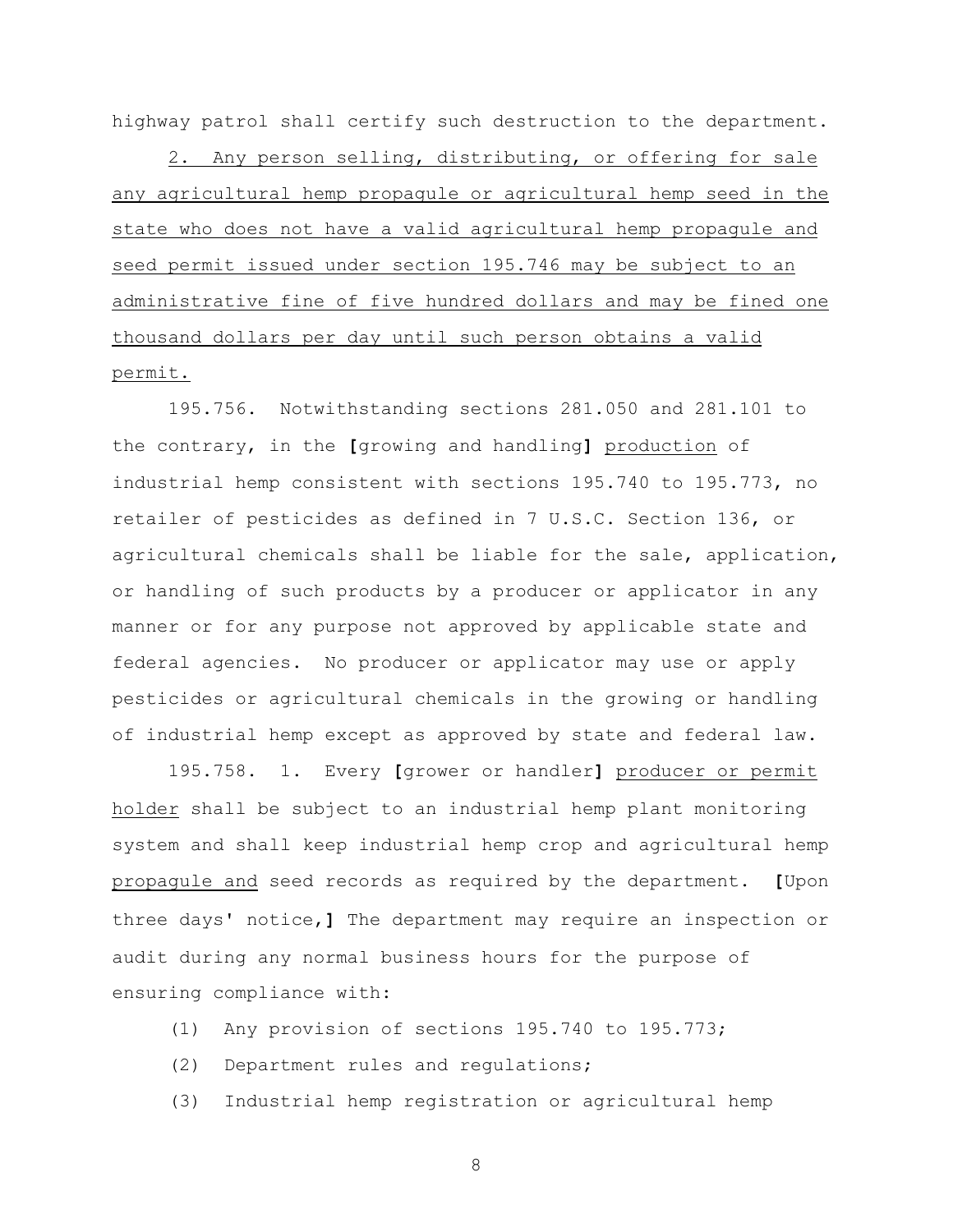propagule and seed **[**production**]** permit requirements, terms, or conditions;

(4) Any industrial hemp plant monitoring system requirement; or

(5) A final department order directed to the **[**grower's or handler's**]** producer or permit holder's industrial hemp or agricultural hemp propagule and seed operations or activities.

2. In addition to any inspection conducted under subsection 1 of this section, the department may inspect any industrial hemp crop during the crop's growth phase and take a representative sample for field analysis. If a crop contains an average delta-9 tetrahydrocannabinol concentration exceeding three-tenths of one percent or the maximum concentration allowed under federal law, whichever is greater, on a dry weight basis, the department may retest the crop. If the second test indicates that a crop contains an average delta-9 tetrahydrocannabinol concentration exceeding three-tenths of one percent or the maximum concentration allowed under federal law, whichever is greater, on a dry weight basis, the department may order any **[**grower or handler**]** producer to destroy the crop.

3. If such crop is not destroyed within fifteen days of the **[**grower or handler**]** producer being notified by the department by certified mail that the crop contains concentrations exceeding those set forth in subsection 2 of this section, and directing the **[**grower or handler**]** producer to destroy the crop, such **[**grower or handler**]** producer shall be subject to a fine of five thousand dollars per day until such crop is destroyed. **[**Such fine shall be in addition to any criminal liability the grower or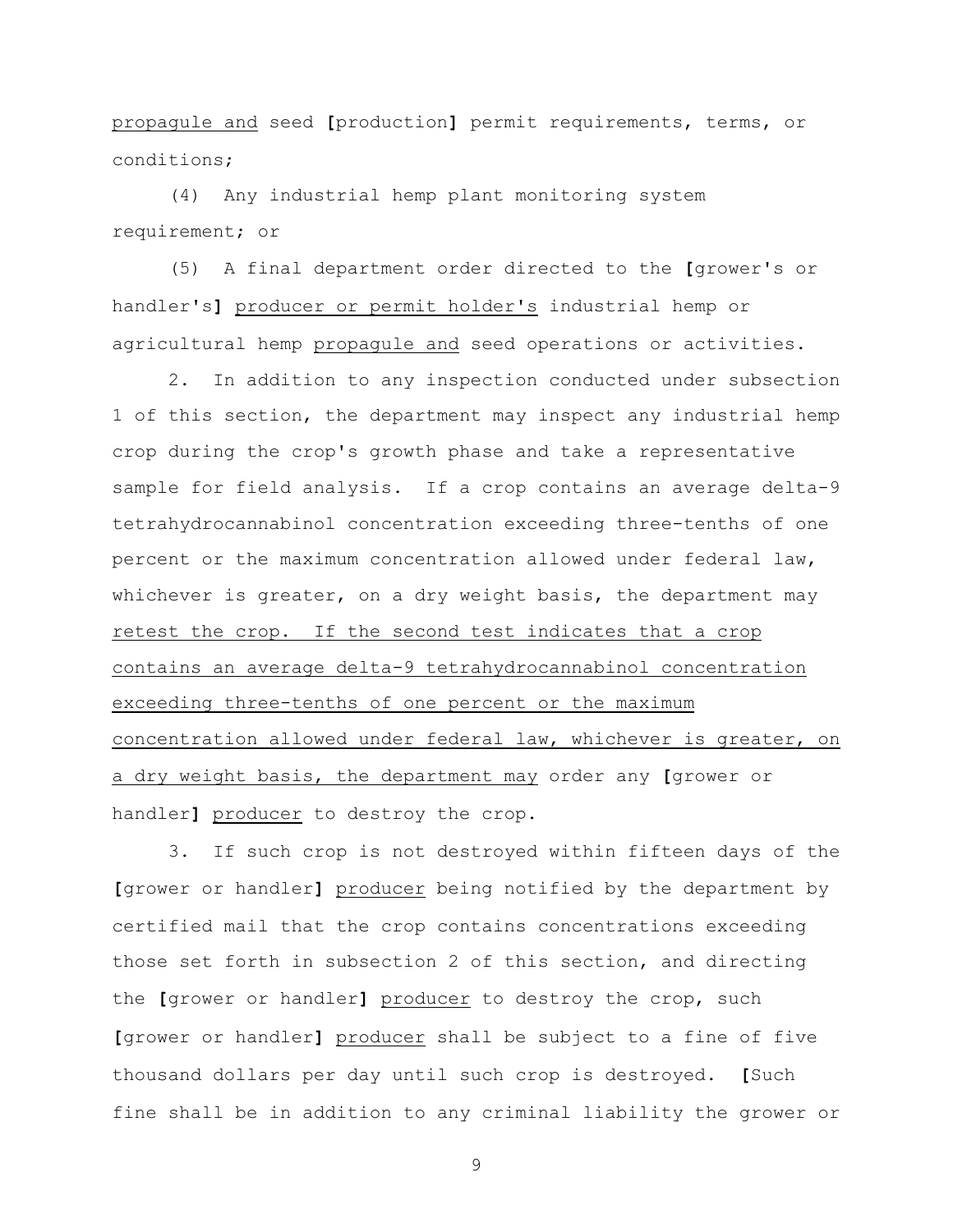handler may incur, except that**]** No such penalty or fine shall be imposed prior to the expiration of the fifteen-day notification period.

4. The Missouri state highway patrol may, at its own expense, perform aerial surveillance to ensure illegal industrial hemp **[**or marijuana**]** plants are not being cultivated on or near legal, registered industrial hemp plantings.

5. The Missouri state highway patrol may coordinate with local law enforcement agencies to certify the destruction of illegal industrial hemp **[**and marijuana**]** plants.

6. The department shall notify the Missouri state highway patrol and local law enforcement agencies of the need to certify that a crop of industrial hemp deemed illegal through field analysis has been destroyed.

7. Unless required by federal law, the department shall not regulate the sale or transfer of nonviable hemp including, but not limited to, stripped stalks, fiber, dried roots, nonviable leaf material, nonviable floral material, nonviable seeds, seed oils, floral and plant extracts, unadulterated forage, and other marketable agricultural hemp products to members of the general public both within and outside the state.

195.764. 1. The department may charge **[**growers and handlers**]** producers and permit holders reasonable fees as determined by the department for the purposes of administering sections 195.740 to 195.773. Fees charged for purposes of administering sections 195.740 to 195.773 shall only be used to administer such sections, and shall not provide additional revenue for the department to use to administer any other program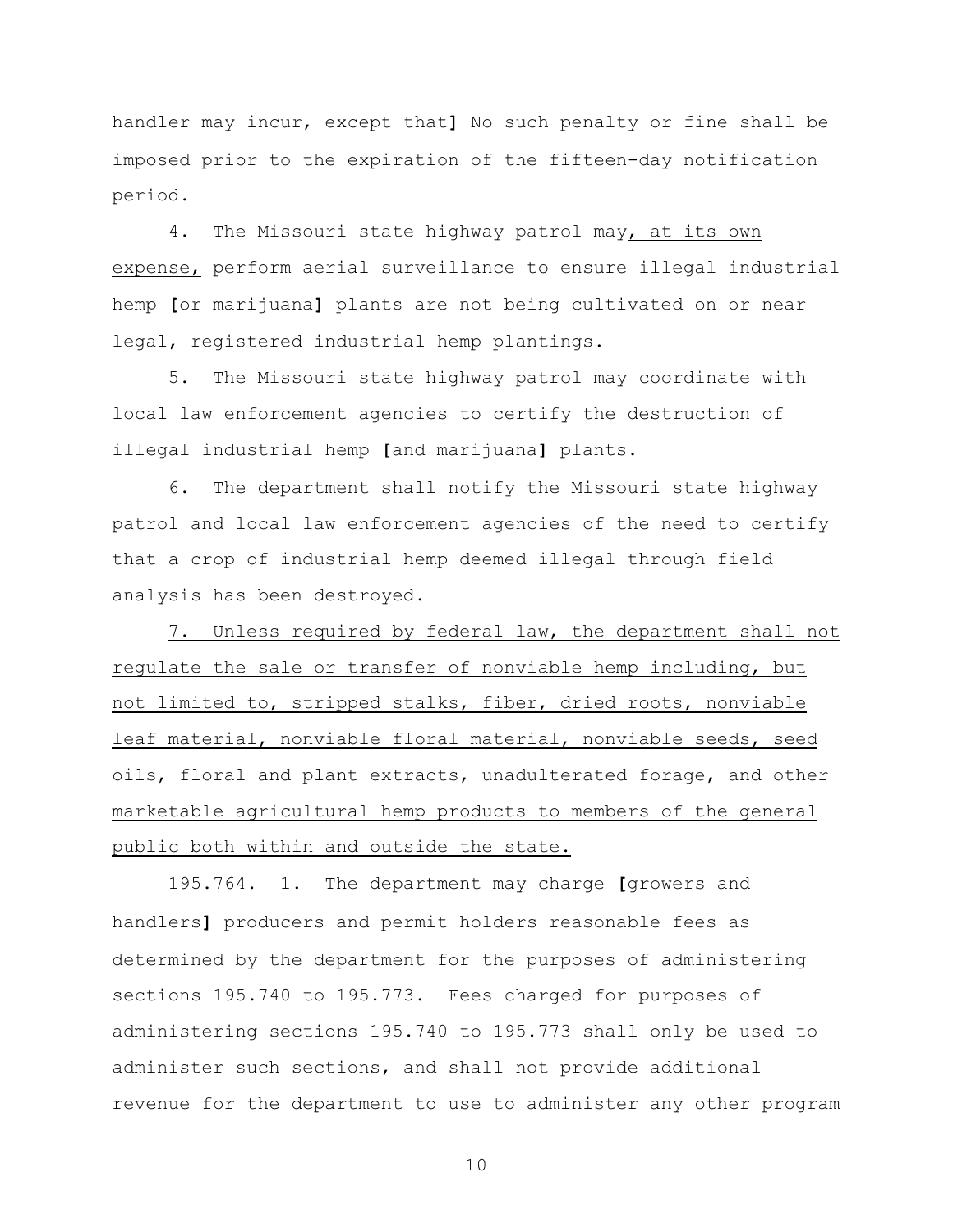or provide staff to the department for any other program. All fees collected under sections 195.740 to 195.773 shall be deposited in the industrial hemp fund created under this section for use by the department to administer sections 195.740 to 195.773.

2. There is hereby created in the state treasury the "Industrial Hemp Fund", which shall consist of any grants, gifts, donations, bequests, or money collected under sections 195.740 to 195.773. The state treasurer shall be custodian of the fund. In accordance with sections 30.170 and 30.180, the state treasurer may approve disbursements. The fund shall be a dedicated fund and money in the fund shall be used solely by the department of agriculture for the purpose of administering such sections, including reimbursing the Missouri state highway patrol for the enforcement of such sections. Notwithstanding the provisions of section 33.080 to the contrary, any moneys remaining in the fund at the end of the biennium shall not revert to the credit of the general revenue fund. The state treasurer shall invest moneys in the fund in the same manner as other funds are invested. Any interest and moneys earned on such investments shall be credited to the fund.

195.767. **[**1.**]** An institution of higher education based in Missouri may **[**, in collaboration with the department,**]** engage in the research and study of the growth, cultivation, or marketing of industrial hemp **[**and agricultural hemp seed**]** as authorized by Section 7606 of the federal Agricultural Act of 2014, P.L. 113- 79, or any successor law. Institutions for higher education based in Missouri and research centers directed or operated by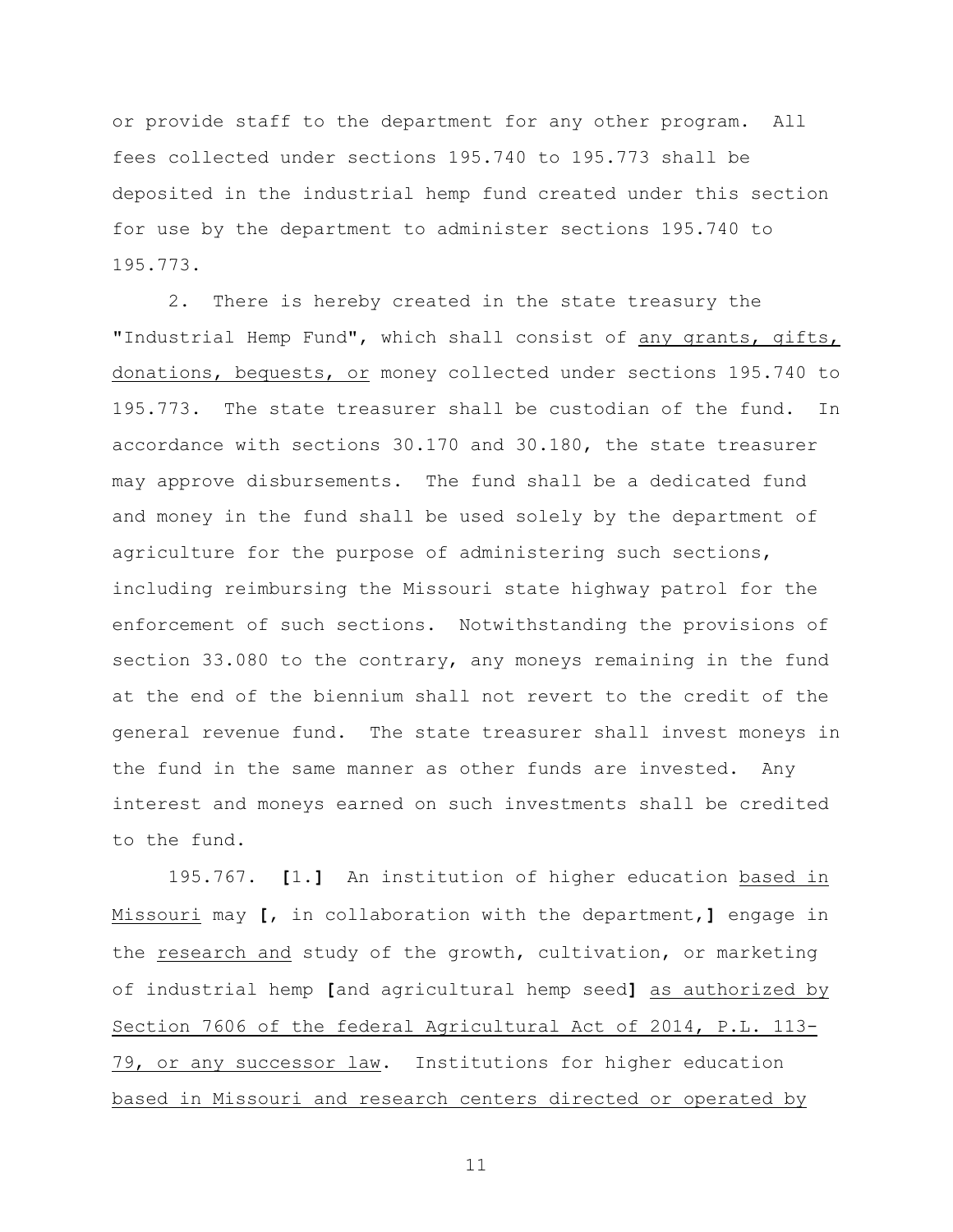such institutions shall not be required to obtain a registration for the **[**growth**]** production of industrial hemp**[**, or a permit for the growth and handling of agricultural hemp seed,**]** from the department as set forth in sections 195.746 and 195.749.

**[**2. The department shall refuse to issue an industrial hemp registration or agricultural hemp seed permit to any institution of higher education if approving such registration or permit would authorize the growth or cultivation of industrial hemp or agricultural hemp seed by institutions of higher education on over twenty acres of land statewide, notwithstanding the two thousand-acre limitation set forth in section 195.749. Notwithstanding subsection 4 of section 195.749 to the contrary, the department may issue a registration or permit to an institution of higher education for the growth or cultivation of industrial hemp or agricultural hemp seed on a plot of land that is less than ten acres.**]**

195.773. 1. The department of agriculture shall execute its responsibilities relating to the cultivation of industrial hemp in the most cost-efficient manner possible, including in establishing permit and registration fees. For the purpose of testing industrial hemp for pesticides, the department shall explore the option of transporting samples from Missouri to departments of agriculture or testing laboratories in contiguous states, which participate in an agricultural pilot program authorized by the federal Agricultural Act of 2014, or any state program authorized by successor federal law. All transport between states shall be in compliance with the federal Agricultural Act of 2014, or any successor federal law, as well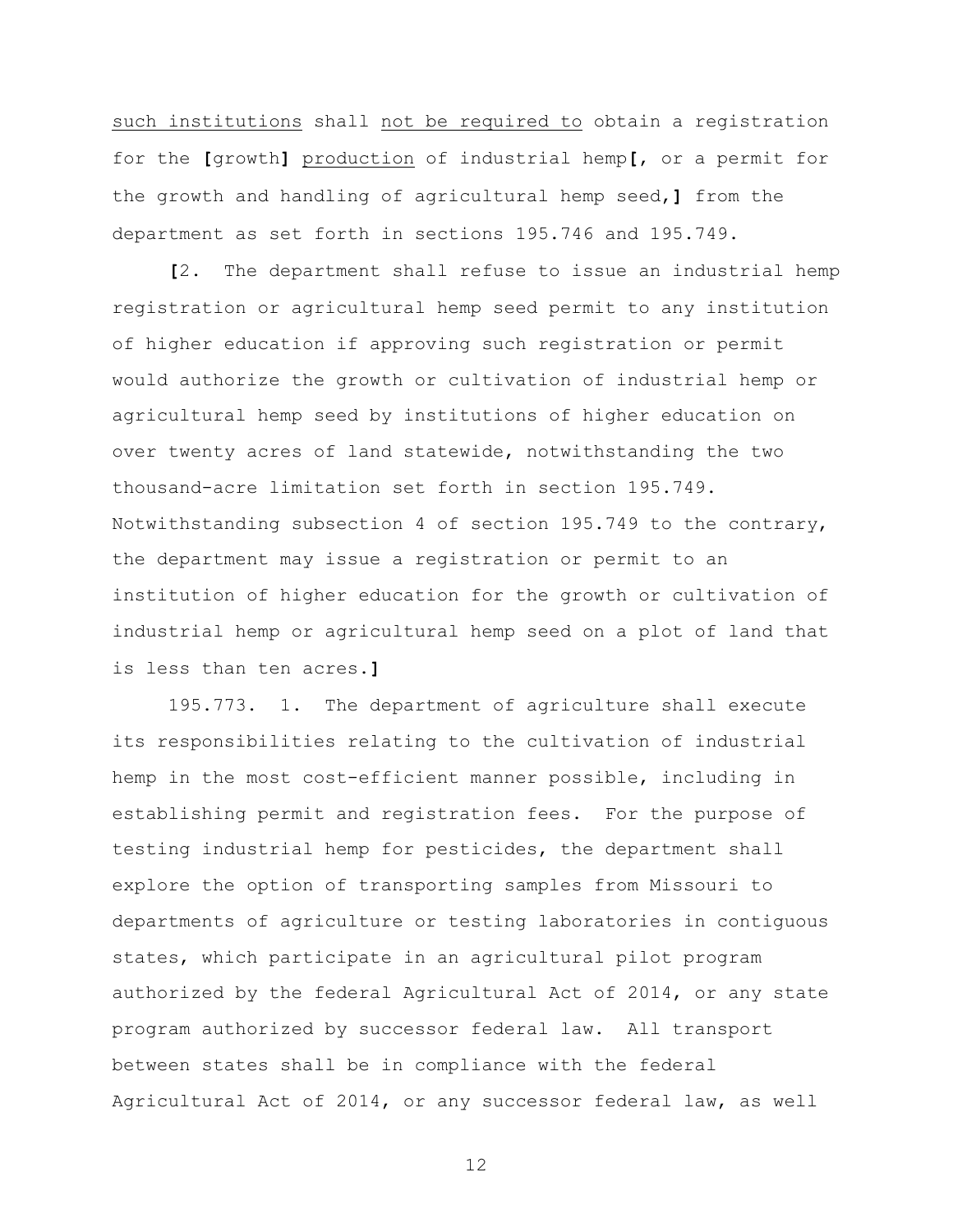as any other applicable state and federal law.

2. The department shall promulgate rules necessary to administer the provisions of sections 195.740 to 195.773. Any rule or portion of a rule, as that term is defined in section 536.010, that is created under the authority delegated in this section shall become effective only if it complies with and is subject to all of the provisions of chapter 536 and, if applicable, section 536.028. This section and chapter 536 are nonseverable, and if any of the powers vested with the general assembly pursuant to chapter 536 to review, to delay the effective date, or to disapprove and annul a rule are subsequently held unconstitutional, then the grant of rulemaking authority and any rule proposed or adopted after August 28, 2018, shall be invalid and void.

**[**195.755. A grower may retain seed from each industrial hemp crop to ensure a sufficient supply of seed for that grower for the following year. A grower shall not be required to obtain an agricultural hemp seed production permit in order to retain seed for future planting. Any seed retained by a grower for future planting shall not be sold or transferred and does not have to meet agricultural hemp seed standards established by the department.**]**

**[**195.770. 1. The Missouri Crop Improvement Association, in collaboration with the department, may establish and administer a certification program for agricultural hemp seed in this state. Participation in the certification program shall be voluntary for growers and cultivators of industrial hemp.

2. The Missouri Crop Improvement Association, in collaboration with the department, may develop a Missouri heritage seed for industrial hemp. In developing a Missouri heritage seed, the department may:

(1) Breed, plant, grow, cultivate, and harvest the plant cannabis; and

(2) Collect seeds from wild cannabis plants.**]**